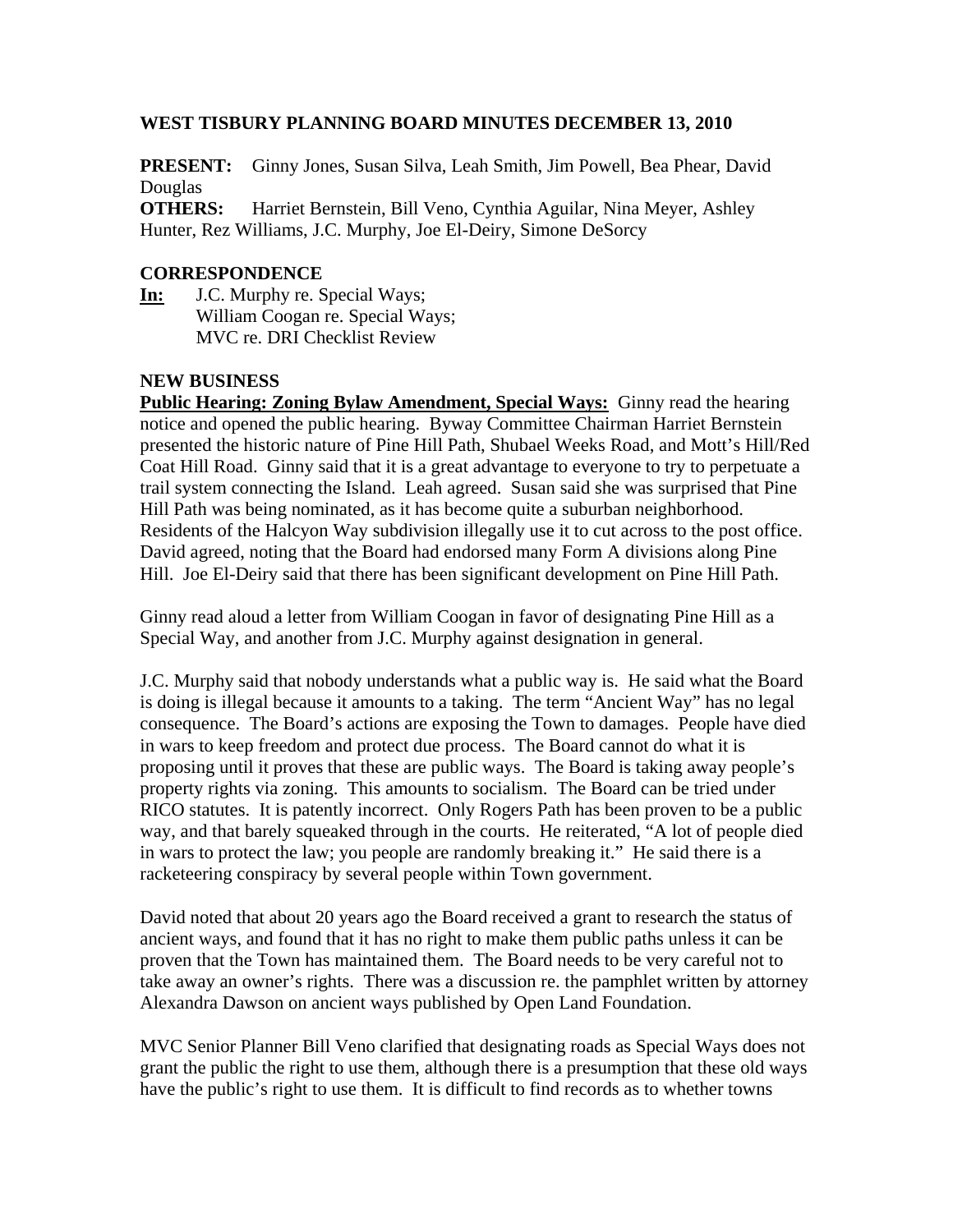#### **WEST TISBURY PLANNING BOARD MINUTES DECEMBER 13, 2010 p. 2 of 3**

have maintained them. The community has an interest in controlling their development. He likened designation to historic districts, where there is a public interest in maintaining them in order to maintain their character.

J.C. Murphy said that Town Counsel should be asked whether the public can pass over these private ways. He said he was trying to educate the Board. What the Board is proposing is Marxism. Ginny thanked Mr. Murphy for bringing this information forward and assured him that Town Counsel carefully reviews all Warrant items.

The pamphlet that the Byways Committee distributed was discussed. Bea noted that it should state which paths are legally open to the public, and not insinuate that others are in order to protect the Town legally. Joe El-Deiry said that liability for property owners is an issue should someone injure themselves on a way that is privately owned. David said that people don't have the rights to be on private property. He noted that Motts Hill Road was only ever used to access one farm. Bea said that the lines get fuzzy when a way has been continually used by the public. She drew a distinction between protecting the ways and granting public access. Bill Veno noted that when the Land Bank takes over management of a path it takes on the liability.

Susan made a motion to close the public hearing, keeping the written testimony open until January 10, 2010; all in favor. Ginny thanked the Byways Committee for their hard work.

**Byways Brochure:** The Board directed Simone to draft a letter to the Byways Committee applauding its diligence in sharing this information but requesting that it edit any misleading information that could be construed as infringing on property owners' rights in order to protect the Town from potential law suits.

**Chairmanship:** Ginny asked whether another Board member should take her place as Chairman. It was agreed that because Ginny does such a stellar job she should continue.

**DRI Checklist Review:** The Board reviewed the letter from the MVC requesting feedback on their upcoming review of the DRI checklist. Bea said that the commercial threshold trigger of 2,000 sq. ft. seems small, yet the possibility of a 50,000 sq. ft. mansion is not addressed, This should be re-examined. Also, the discretionary DRI referral is very vague, without much guidance. All thresholds should be supported with rationale. The more you let personality and whim get in the way, the more trouble you get into. She noted that the road impacts section was very clear and concise, as should be the rest of the checklist. Ginny said internet cafes could be a DRI

**FY 2012 Budget:** The Board voted to approve the budget as drafted.

**Administrator's Vacation Rollover:** The Board voted to roll over 34.74 hours of Simone's vacation time.